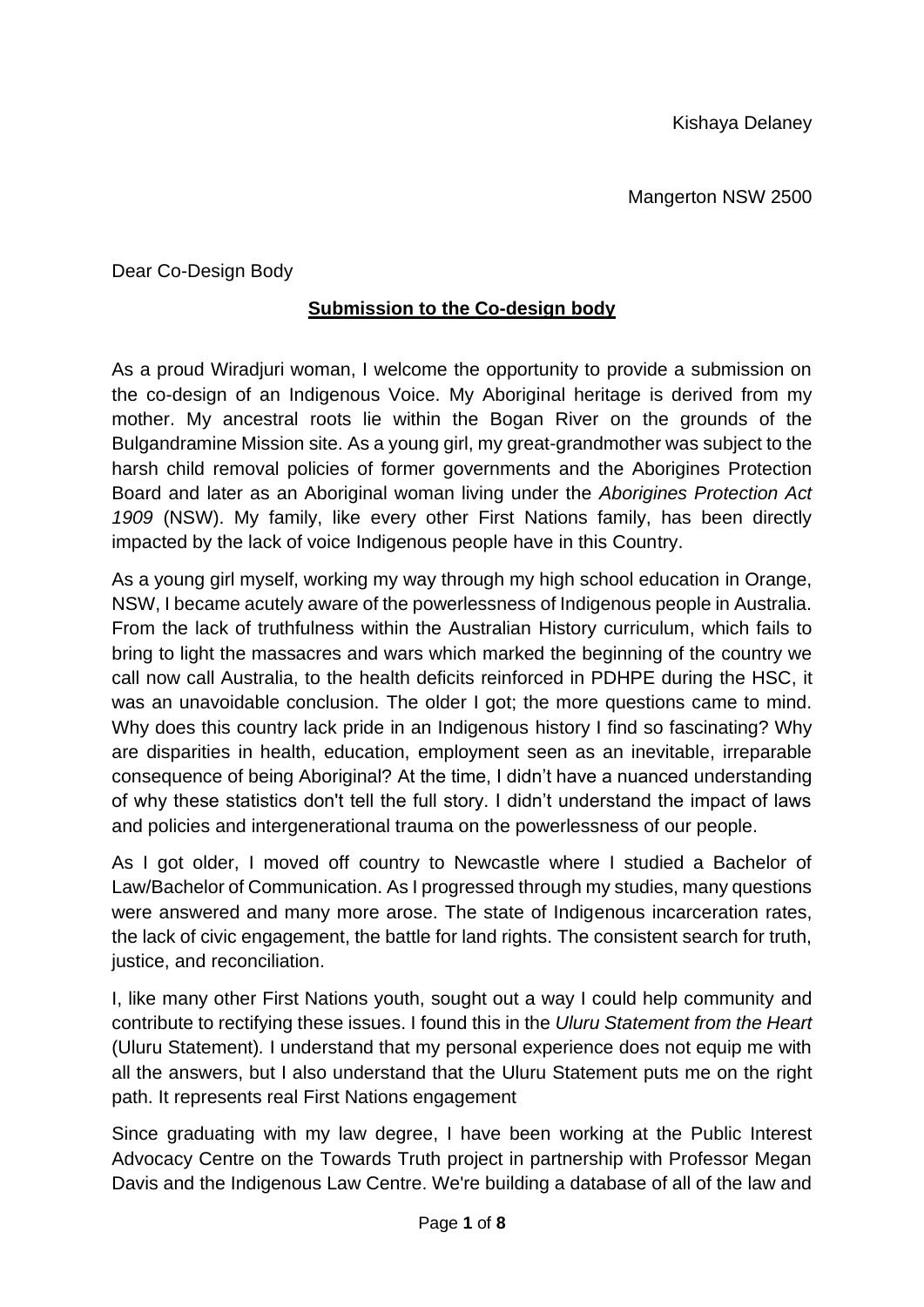policy that has affected Indigenous people since first contact to be used as a framework for localised truth-telling processes as called for in the Uluru Statement.

The database compiles documents that speak to the impact and long-term consequences of these laws and policies. Essentiality, it is a record of what happens when First Nations don't have a voice on the matters that affect us. When decisions are made at a government level with little input from the communities that those decisions will impact the most. It's documentary evidence of why we need a constitutionally enshrined Voice to Parliament.

My submission to the Co-design process will centre around the significance of the Uluru Statement from the Heart and the intention of the delegates at the Regional Dialogues, specifically with respect to constitutional enshrinement.

As you will read below, notwithstanding my contempt for the insufficient First Nations engagement in the Co-Design process, I will outline my opinion on the model proposed by the co-design body and my view on the necessary process that must follow the Final Report of the co-design body to ensure the Voice's efficacy and legitimacy.

# **1 The Uluru Statement from the Heart and the need for a Voice to Parliament**

The Uluru Statement is one of the most powerful documents presented to the Australian people. It is an opportunity for all of Australia to walk together, recognise our nations' past and move forward together. It offers practical steps on how to move forward together – Voice, Treaty, Truth.

The first reform of the Uluru Statement, a Voice to Parliament, is important as it will allow for Australia's First Peoples to have a say in the matters that affect them. For centuries, Indigenous people have been locked out of the policy room, only having the opportunity to consult on decisions after they have been made.

Without a Voice to Parliament, Indigenous people have no say in the matters that affect them. They can only fight laws after they have been made. If the Voice provided a means for community groups to elevate their struggles to the national body, the laws would be better placed to address these concerns.

A Makarrata Commission is needed to oversee a process of agreement-making and truth-telling. Our communities have been calling for a treaty for decades. However, without a Voice to Parliament, treaty negotiations will be impeded by the inherent power imbalance that currently exists between the State and First Nations. We must reconcile amongst our communities and coordinate ourselves through local, regional, and national Voices to ensure our representatives understand our terms when negotiating a treaty.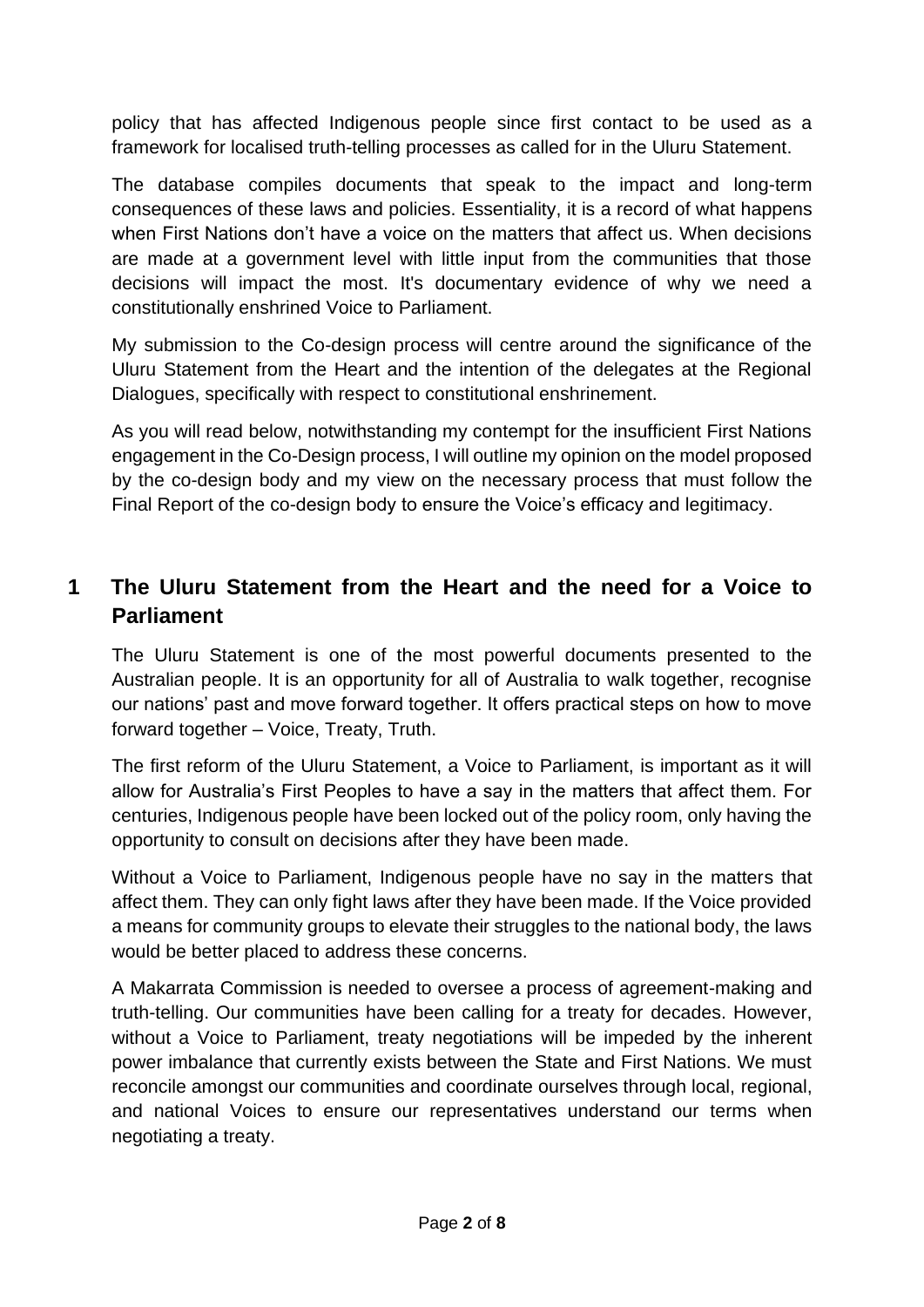Truth-telling is imperative to all Australians understanding our nation's history and moving forward towards a better future. To move forward nationally, we must acknowledge our past and recognise the ongoing injustices. The Delegates at the First Nations Regional Dialogues called for localised truth-telling process to be held across Australia. Importantly, truth-telling was not conceived as happening on a large national scale and instead it should be localised, where communities can conduct truth on their own terms, at their own speed and with their own cultural protocols, but with support of the Makarrata commission.

# **2 Constitutional Enshrinement**

While I note that the Terms of Reference for the co-design specifically exclude the issue of constitutional enshrinement, it cannot be ignored. The body to which I am writing this submission would not exist but for the Uluru Statement from the Heart. The most important feature of the Voice to Parliament to ensure its success is its protection in the constitution, as called for in the Uluru Statement.

We have previously seen the abolition of Indigenous representative bodies created in legislation (i.e. ATSIC). Their quick destruction and swift defunding are the reason why the body must be protected by the Constitution. If the Voice is merely legislated, any issues with its operation or structure may be used as grounds to eliminate the Voice altogether. If the Voice is constitutionally enshrined, the government will be forced to actively resolve issues with its operation as the only alternative is to hold another referendum to remove it.

The validity and legitimacy the Voice to Parliament will obtain from a referendum cannot be understated. The campaign that will precede a referendum will ensure Australian voter reflects on whether or not Indigenous Australian's deserve a voice and why do they need it. This process will be an exercise in truth-telling in and of itself. A successful referendum will imbue the Voice with such a sense of political legitimacy that it will be averse to the public interest for the Government to actively ignore it. If the Voice is merely created in legislation, there will be millions of Australians who will fail to recognise its addition.

The current Government has attempted to separate the questions of structure from questions of form. However, the success of any model of the Voice will be completely and completely dependent on the way in which the Voice is formed as an institution in our legal framework. Constitutional enshrinement is the **only way**.

I would also like to emphasise that while the structure of the Voice is important if it is not enshrined in the Constitution, any errors in its creation may be grounds for abolition by the Government. We have seen this before with ATSIC. The inherent vulnerability of a legislative Voice limits its potential to evolve into a powerful, well-structured institution. If it is enshrined in the constitution, its existence will be secured, and the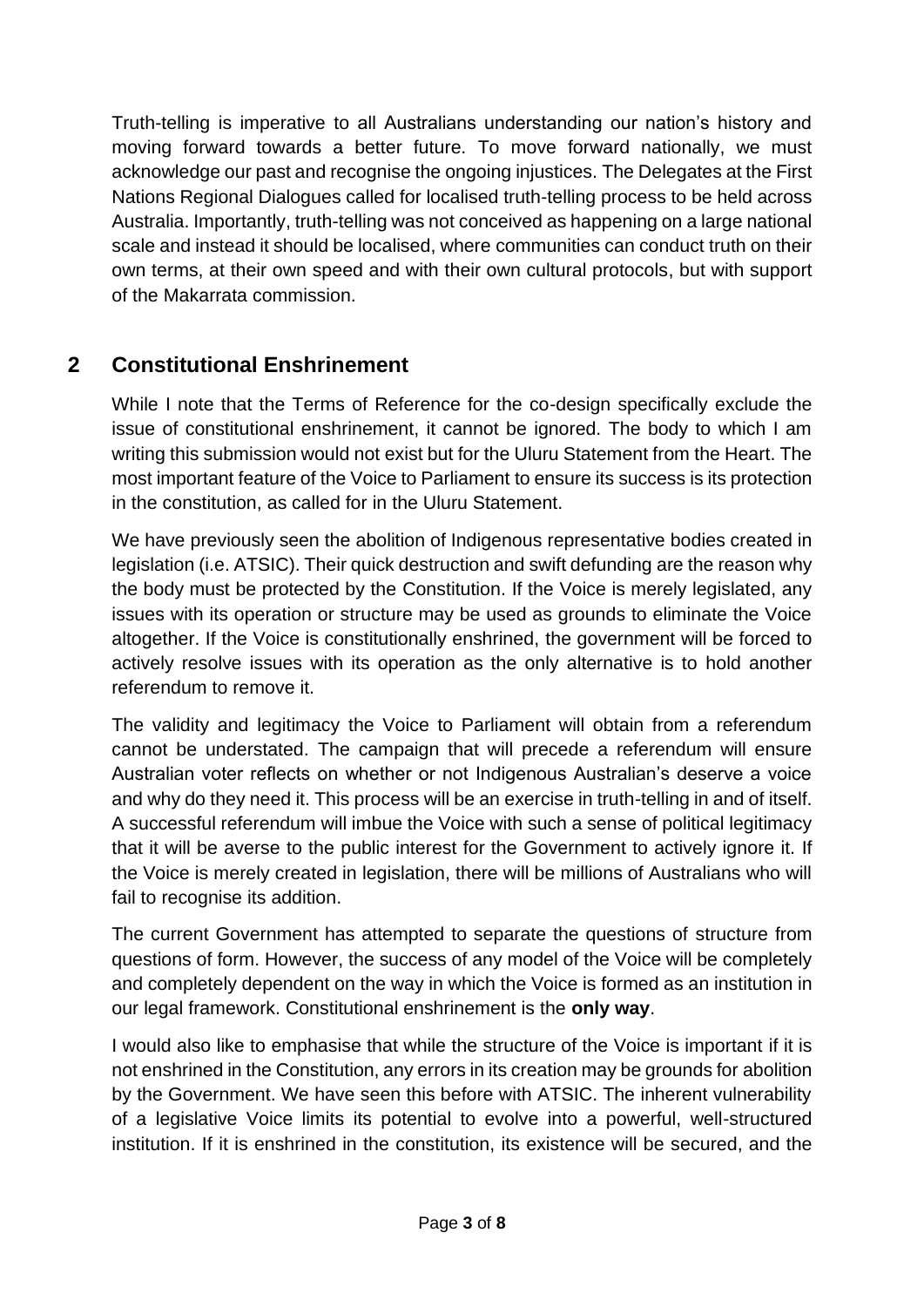government will be more likely to amend its enabling legislation as opposed to repeal it.

## **3 The Co-Design Process**

Before providing my opinion on the structural features of the Voice and its membership, I want to note that, in my view, this process of co-design could have been conducted in a more deliberative way to engage a broader range of First Nations perspectives. An ideal scenario would have built on the structure and process of the First Nations Regional Dialogues. This was highlighted in the recommendations of the Joint Select Committee On Constitutional Recognition Relating To Aboriginal And Torres Strait Islander Peoples, which noted the for the co-design process to engage with Aboriginal and Torres Strait Islander communities and organisations across Australia, including remote, regional, and urban communities (at 2.314). The Joint Select Committee's Final Report also noted the stakeholders who stated that the Regional Dialogue process should inform future design discussions (at 2.232, 2.240, 2.260 to 2.265). The current co-design process could have addressed the limitations of the Regional Dialogue process, such as the budgetary constraints which led to only limited invited participants and improved on the model.

With great respect to the members of the current process, the government's selection of appropriate members to run this process is counter-intuitive to the sentiment of the Uluru Statement. It must give a voice to the voiceless. Allowing submissions on a model that has already been designed by handpicked representatives limits the body's potential by failing to make it an institution of nationwide Indigenous design. Many features of the Voice appear decided with only limited binary options up for discussion.

Further, providing Australians only eleven weeks to consider a detailed 239-page report limits the engagement of many individuals and communities across Australia. A longer submission process would have allowed for greater engagement and more thoughtful consideration of the models.

# **4 National Voice: Role/ Structure and Function**

As I have alluded, the core function of the voice and its structural relationship with the Parliament is central to its success. I can understand from a legal perspective why the role of the Voice may be non-justiciable given the need to ensure parliamentary supremacy. However, the proposed transparency mechanisms fall short of ensuring the Voice be heard. In absence of justiciability, there is no legal enforcement mechanism available to members of the Voice to be heard. Instead, the Voice will rely heavily on the political goodwill of the government and the parliament.

I propose to address this issue, the Voice should be empowered to speak *directly* to parliamentary members. The Voice members (or representatives of the Voice who can speak to the Voice's position) should be able to engage in the parliamentary debates. The proposed Voice currently does not have the ability to speak to the houses of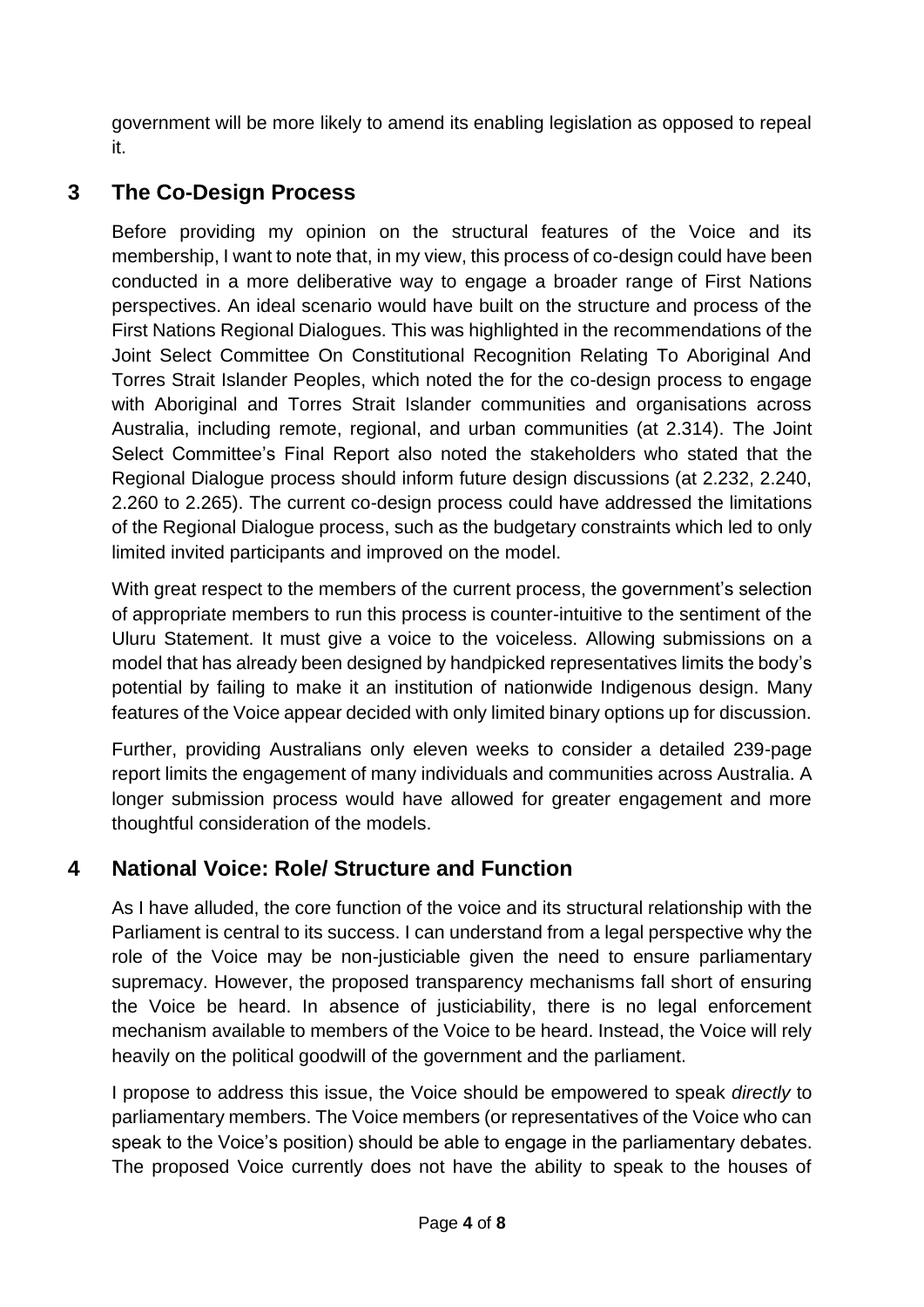Parliament about the laws and policies that impact them. This feature was expressly called for in the Referendum Council's Final Report (page 38).

As [noted by Professor Geoffrey Lindell,](https://www.indigconlaw.org/geoffrey-lindell-the-relationship-between-parliament-and-the-voice-and-the-importance-of-enshrinement) the hearing rule is one of the primary rules of natural justice, that is, that persons affected by a decision should be allowed to express their views to the decision-maker. While the transparency mechanisms of the proposed Voice offer a potential avenue to have the Voice's advice heard by the bill's legislature prior to tabling, involvement in the debates will allow the Voice to express their views directly to the members making their decision on the bill.

## **5 Local and Regional Voices**

The flexibility in the Interim Report concerning the formation of Local and Regional Voices is positive as it allows for the Voices to be established with respect to local protocols. However, I also note the importance of ensuring that communities are not inclined to rely heavily on existing structures where they are insufficient. This may occur where communities are inadequately informed, underfunded, or the existing structure holds a lot of power. Transition arrangements will need to be refined to address these concerns and ensure previously unheard Aboriginal and Torres Strait Islander people have the same chance of being selected as established leadership figures.

## **6 National Voice: Membership**

#### 6.1 *Election*

It is difficult to choose between the Structural Link model or the Direct Election model as I believe more clarity is needed around how they would work in practice. The Structural Link model would allow for the national members to be closely linked to the local and regional members, however, more detail is needed around the transitional arrangements as electing national members before the local and regional Voices being established would be difficult.

With respect to the Direct Election model, while I believe it would ensure all Indigenous peoples voices are heard, there are issues relating to voter turnout which should be addressed further in the Final Report. I am also concerned about issues of individuals identifying as Indigenous. The government's historical policies of assimilation have resulted in considerable identity issues amongst many Indigenous people. It is also difficult for many to know who their mob is or obtain a Confirmation of Aboriginality. This certainly by no means makes them any less Indigenous, however, Indigenous identity politics often become media and political fodder which has real repercussions for Indigenous people, specifically Indigenous youth coming to terms with their identity. I, therefore, have concerns about how such a direct election model would work.

#### 6.2 *Core membership numbers*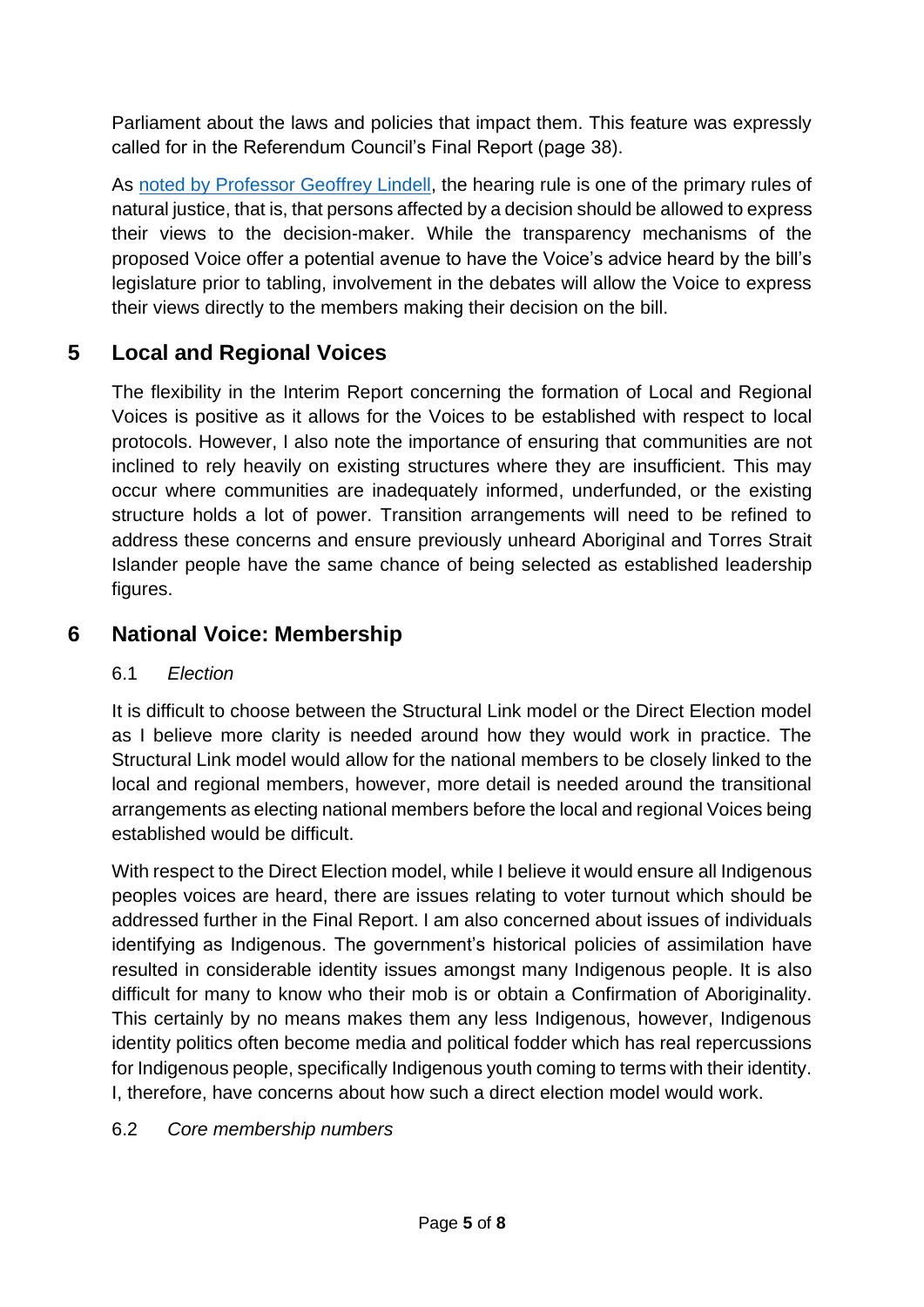Although I can understand that there are concerns around the 'workability' of a large National Voice membership, both Houses of Parliament manage to operate with considerably higher numbers than 16 or 18. The Voice must not sell itself short. The Voice must represent the Voiceless, and to have only 16-18 members to represent almost 800,000 people is inadequate. Nonetheless, I support the greater of the two options.

## 6.3 *Eligibility*

I have further questions about how the objective eligibility requirements or broader character tests would be applied. Further detail is needed to ensure they don't arbitrarily exclude Indigenous people based on their past experiences. While I understand there may be certain violent crimes that would warrant exclusion, there must be clear criteria to ensure those with a history of crime are not punished beyond their imprisonment and seen as no more than criminals. The purpose of our jail system is supposed to be rehabilitation. We must allow people an opportunity to move past their history. We cannot separate high rates of Indigenous incarceration from decades of intergenerational trauma due to past policies of protection and assimilation. Careful consideration must be given to ensure that the Voice gives an opportunity to all to represent their local community.

Similar can be said for the bankruptcy requirement. The Voice will not have a program delivery function and will also not be handling funds. Given the low rates of financial literacy amongst Indigenous people, we should not exclude people for their past mistakes where they have shown that they have taken responsibility, learnt from their mistakes and now are in a position to represent their local communities.

Further, the necessity for Voice members to be Australian Citizens must also be considered with respect to the recent case of *Love v Commonwealth of Australia*  [2020] HCA 3, where it was held that non-citizen Indigenous Australians could not be considered 'aliens' as they hold a spiritual connection to the land, forged over thousands of years. As stated in the Uluru Statement, we have never ceded our sovereignty and our sovereignty co-exists with the crown. The highest court in Australia has recognised that our Indigenous identity cannot be defined by an Australian passport. As such, consideration should be given to this fact when determining eligibility criteria.

### 6.4 *Ministerial Appointments:*

I believe it is offensive to suggest that ministerial appointments are necessary to fill "skill gaps" on the Voice. There are thousands of proud First Nations people across Australia who hold a range of skills, high levels of education and a breadth of experience that would equip them with the skills to sit on the Voice. To suggest a need for ministerial appointments is to disregard the purpose of the Voice – representation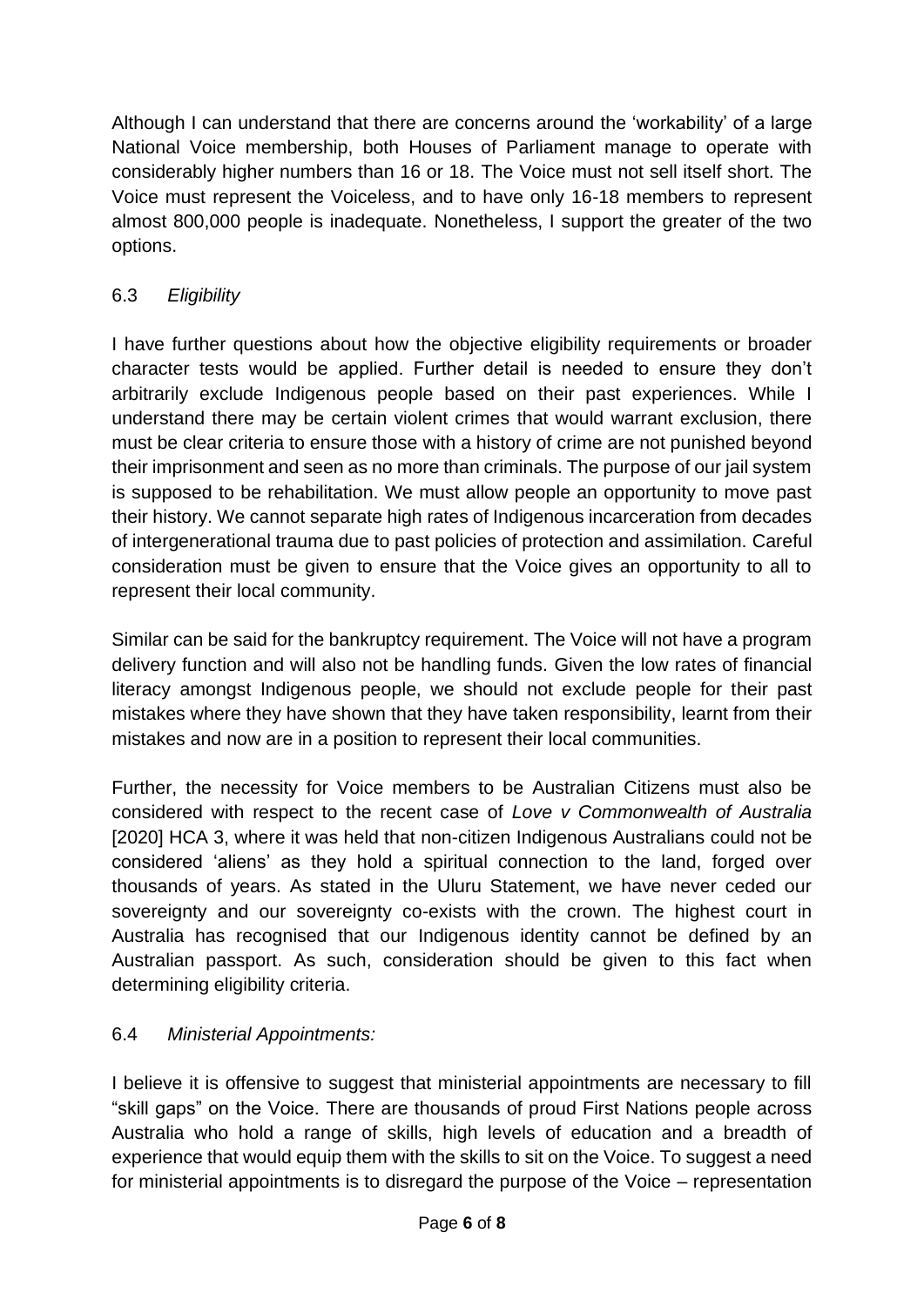of communities by the community, not elected officials. To be effective, the Voice must not be overpowered by bureaucrats.

Instead, I support the establishment of an independent Indigenous policy body to provide advice to the Voice on request. I believe this is the most effective way of ensuring that expert opinion is taken into consideration without limiting the community representation on the Voice.

#### 6.5 *Term*

I support a four-year term for members with staggered elections. This will provide greater stability for the Voice. Changing all member seats after three years would impact the Voice's ability to make consistent advice as it will be like starting again every time. By keeping half of the membership at each election, ongoing matters of advice can be appropriately handed over.

### 6.6 *Age*

The absence of any guaranteed Traditional Owner or Elder advisory mechanism fails to recognise the salience of elders within Indigenous communities. While I believe there is a need for a Youth Advisory Group (as discussed below), we must also respect and listen to our Elders, who offer wisdom and guidance. While it is likely that many Elders will be elected as community representation for the Voice, there are benefits to ensuring the inclusion of their perspectives through a similar Advisory Group to the Youth Advisory Group.

I also believe that age limitations for membership and voting for the Voice should be dropped to age 16 and over. I am going to be 25 years old this year. More than half of Australia's Aboriginal and Torres Strait Islander population are my age or younger.<sup>1</sup> As such, for the majority of First Nations people, this is the first time we've experienced the potential of a representative body like a Voice on a national level. Whilst we were alive for much of the rise and fall of ATSIC, we have never engaged in Indigenous politics in this way. We don't want our youth to disengage from these processes because they don't feel heard. By reducing the age of participation to 16, we can engage Indigenous youth like never before, giving them a chance to be heard about the way their world is being shaped for the future.

The need for engaged youth also reinforces how important it is for the Voice to be constitutionally protected. If this Voice gets legislated and then abolished, it will be decades before we see something like this get so close again. We don't want to be

<sup>1</sup> Australian Institute of Health and Welfare, 'Profile of Indigenous Australians' (Web page, 11 September 2019) < https://www.aihw.gov.au/reports/australias-welfare/profile-of-indigenousaustralians>